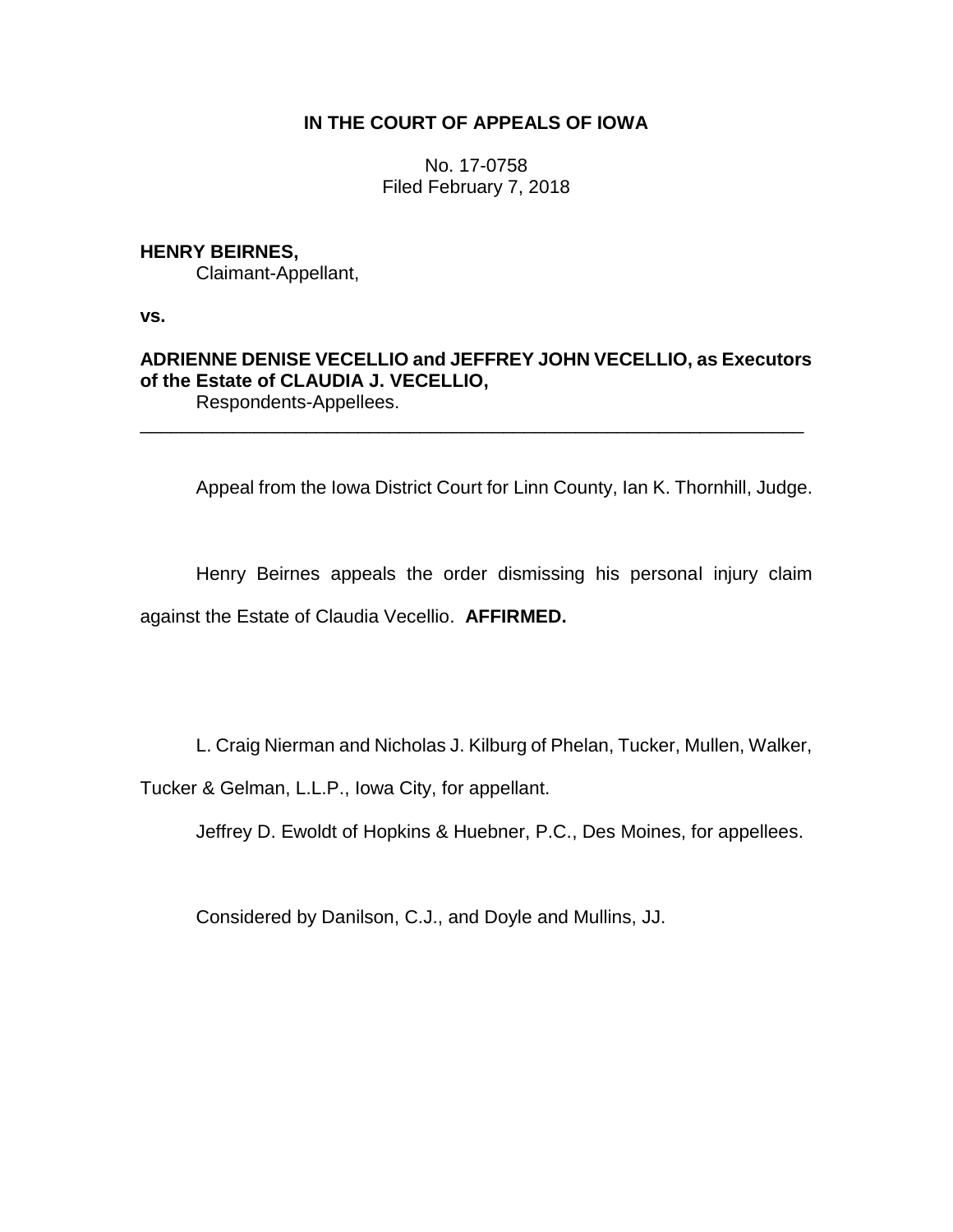### **DOYLE, Judge.**

Henry Beirnes appeals the order dismissing his personal injury claim against the Estate of Claudia Vecellio as untimely under Iowa Code section 633.410(1) (2014), which bars claims against a decedent's estate unless filed "within the later to occur of four months after the date of the second publication of the notice to creditors or, as to each claimant whose identity was reasonably ascertainable, one month after service of notice by ordinary mail to the claimant's last known address." Beirnes contends his claim was timely because he was a reasonably ascertainable creditor and, therefore, the limitation period could not expire until he was served notice by mail. He also contends the court erred in dismissing his claim to the extent Vecellio's insurance covers it because the statute "does not bar claims for which there is insurance coverage." Iowa Code § 633.410(3).

### **I. Background Facts and Proceedings.**

On September 18, 2014, Vecellio rear-ended a motorcycle owned by John French, which Beirnes was driving. The investigating officer's accident report indicates neither driver was injured, and approximates the cost to repair Vecellio's vehicle as \$0, and the motorcycle as \$500. The following day, both French and Beirnes spoke with representatives of Vecellio's insurance carrier, Esurance Insurance Services, Inc. (Esurance), about the incident. Vecellio spoke to Esurance about the incident on September 22. She emailed photographs of her car to Esurance on September 30. Esurance had no further contact with Vecellio thereafter.

2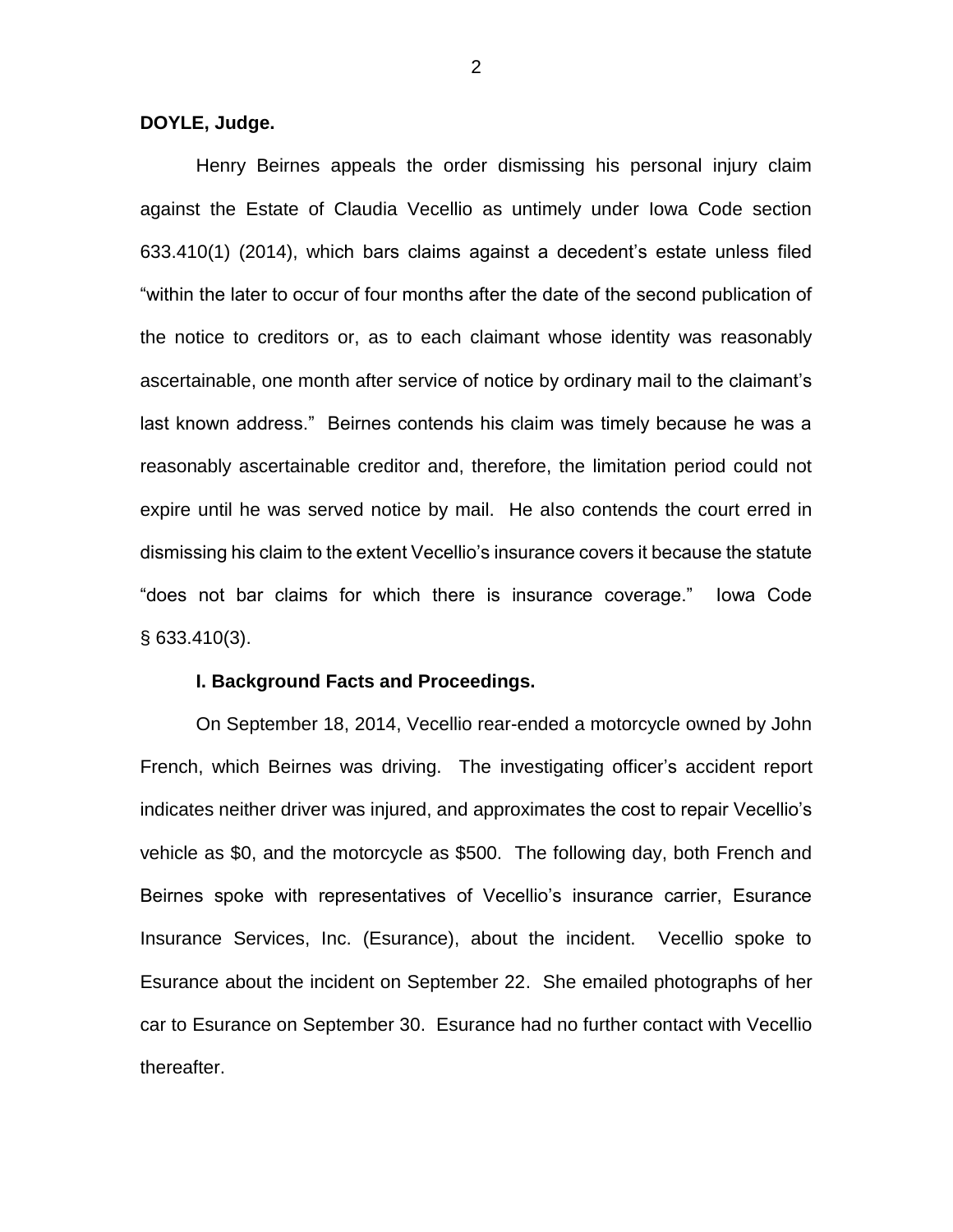In October 2014, Beirnes advised Esurance that he had sought medical treatment as a result of the collision. Esurance attempted to contact Biernes in November and December 2014 but was unsuccessful as Biernes did not respond to the messages left for him. As a result, Esurance closed its file relating to the collision on December 29, 2014. On July 20, 2015, an attorney representing Biernes contacted Esurance to advise he was preparing a settlement demand letter, but no such letter was received. In March 2016, the same attorney again advised Esurance he would be preparing a settlement demand, but that he did not have any information regarding the amount of special damages incurred by Biernes up to that time, but again, Esurance did not receive any settlement demand from Biernes or his attorney.

Vecellio died on July 28, 2015. Her will was admitted to probate, and the estate published a notice to creditors in the Cedar Rapids Gazette on August 18 and 25, 2015. The notice was not mailed to Beirnes.

In June 2016, Beirnes filed a \$250,000 claim against the estate. New counsel for Beirnes then filed a request for hearing and jury demand. The estate moved to dismiss the claim as untimely under section 633.410(1) because Beirnes filed his claim more than four months after the second publication of notice to creditors.<sup>1</sup> Beirnes resisted the motion, arguing he was entitled to service of the

 $\overline{a}$ 

 $1$  lowa Code § 633.410(1) provides:

All claims against a decedent's estate, other than charges, whether due or to become due, absolute or contingent, liquidated or unliquidated, founded on contract or otherwise, are forever barred against the estate, the personal representative, and the distributees of the estate, unless filed with the clerk within the latter to occur of four months after the date of the second publication of the notice to creditors or, as to each claimant whose identity is reasonably ascertainable, one month after service of notice by ordinary mail to the claimant's last known address.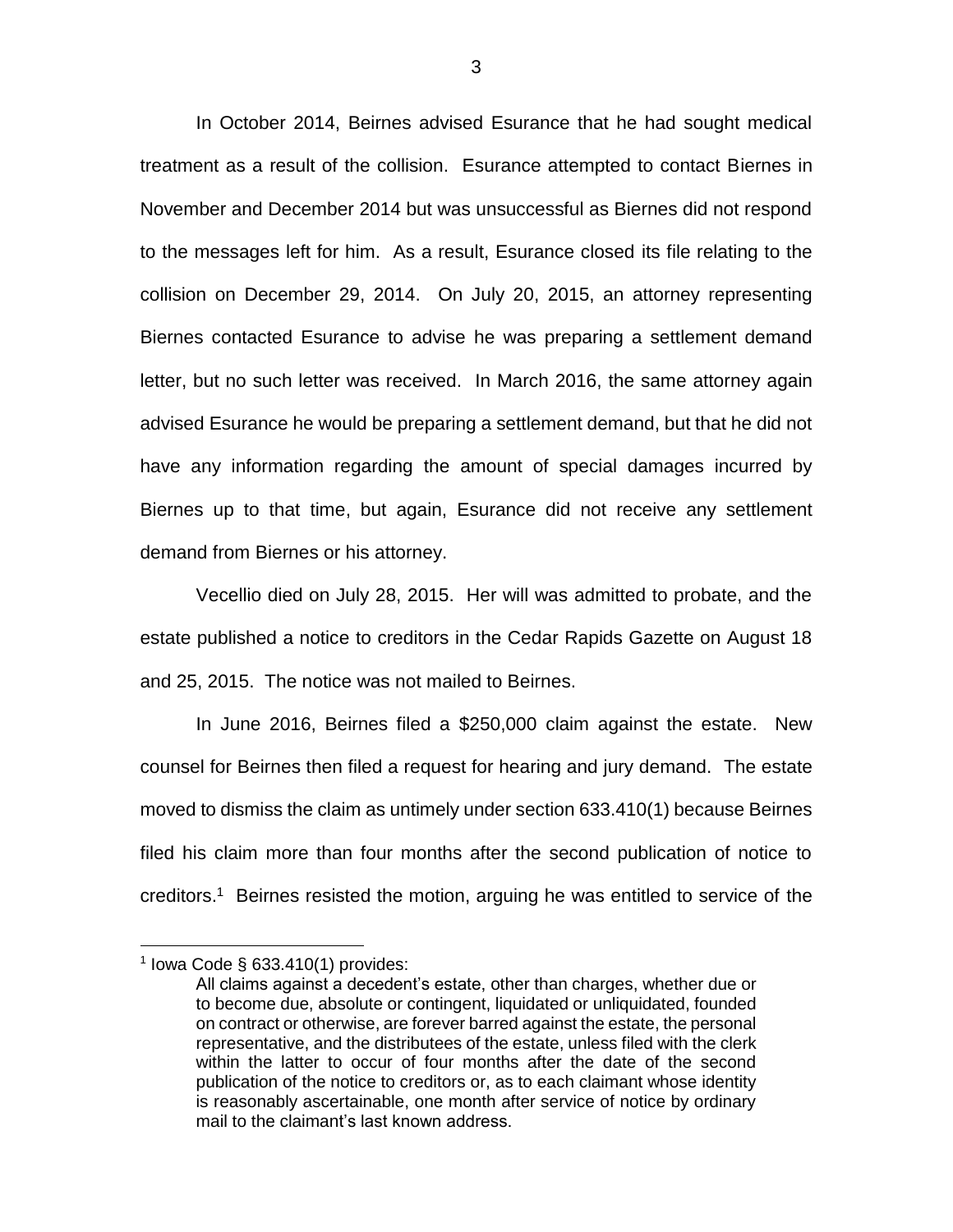notice by mail because his identity as a creditor was reasonably ascertainable. In a supplemental resistance filed prior to hearing, Beirnes argued in the alternative that section 633.410(3) allowed him to pursue his claim to the extent insurance coverage was available. $2$ 

On April 13, 2017, after conducting a hearing on the matter, the district court dismissed Beirnes's claim against the estate as untimely after determining Beirnes was an unknown creditor and, accordingly, the estate was not required to mail him the notice. Because Beirnes filed his claim more than four months after the second publication of notice to creditors, the court held his claim was barred under section 633.410(1). The court did not address Beirnes's alternative argument concerning Vecellio's insurance coverage.

On April 24, 2017, Beirnes moved the court expand its ruling to address his argument regarding the section 633.410(3) exception for claims covered by insurance. In the motion, he also argued the estate had constructive notice of his claim because Vecellio's insurance company had knowledge of it. However, on May 15, 2017, before obtaining a ruling on his motion to expand, Beirnes filed a notice to appeal from the district court's April 13, 2017 dismissal order. Because the appeal divested the district court of its jurisdiction, it never ruled on Beirnes's motion.

### **II. Scope and Standard of Review.**

 $\overline{a}$ 

The estate requested its motion to dismiss be treated as a motion for summary judgment. Beirne did not object. Consequently, the district court treated

<sup>&</sup>lt;sup>2</sup> lowa Code § 633.410(3) provides, in part: "This section does not bar claims for which there is insurance coverage, to the extent of the coverage."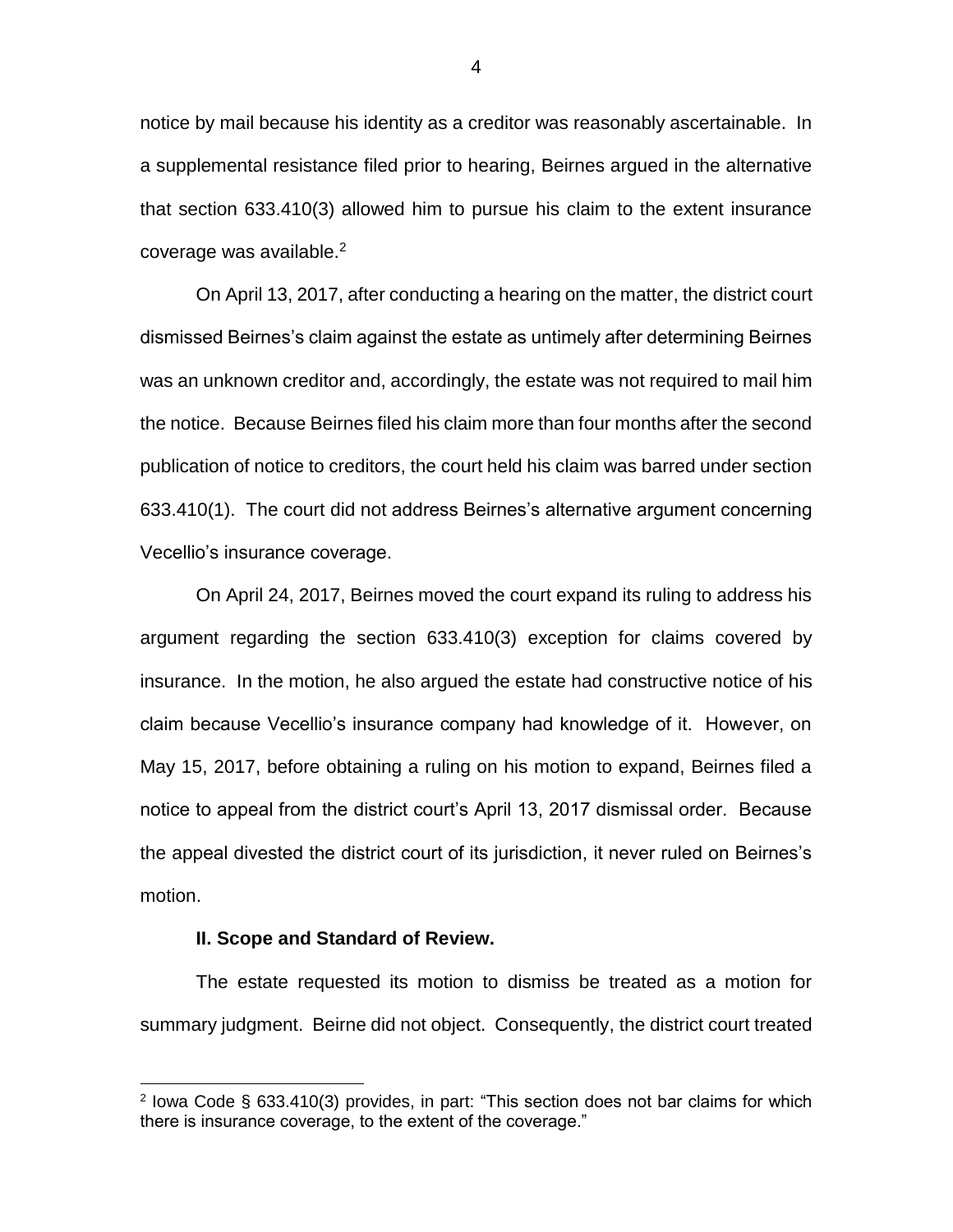the estate's motion to dismiss as a motion for summary judgment. As such, our review is for correction of errors at law. *See Homan v. Brandstad*, 887 N.W.2d 153, 163 (Iowa 2016). We review the record in the light most favorable to the nonmoving party, drawing all inferences that may be drawn legitimately from the evidence in that party's favor. *See id.* at 163-64.

### **III. Discussion.**

 $\overline{a}$ 

On appeal, Beirnes revives the arguments he raised in the district court. The estate argues error is not preserved for our review on Beirnes's constructive knowledge argument and his assertion that section 633.410(3) does not bar his claim to the extent it was covered by Vecellio's insurance.

If the district court fails to rule on an issue properly before it, a party must file a motion under Iowa Rule of Civil Procedure 1.904(2) to preserve that claim for appellate review. *See Lamasters v. State*, 821 N.W.2d 856, 864 n.2 (Iowa 2012); *Meier v. Senecaut*, 641 N.W.2d 532, 537 (Iowa 2002) ("When a district court fails to rule on an issue properly raised by a party, the party who raised the issue must file a motion requesting a ruling in order to preserve error for appeal."). The district court failed to address Beirnes's argument concerning the exception to the statutory limitation for claims covered by insurance as set forth in section 633.410(3). The district court did not address Beirnes's constructive knowledge argument.<sup>3</sup> Although Beirnes raised these matters in a rule 1.904(2) motion, he filed a notice of appeal before obtaining a ruling on his motion, thus divesting the

<sup>&</sup>lt;sup>3</sup> The constructive knowledge argument was not made in Beirnes's resistance or supplemental resistance to the estate's motion to dismiss. The constructive knowledge argument was inferentially made at the hearing and was not specifically articulated until Beirnes's rule 1.904(2) motion.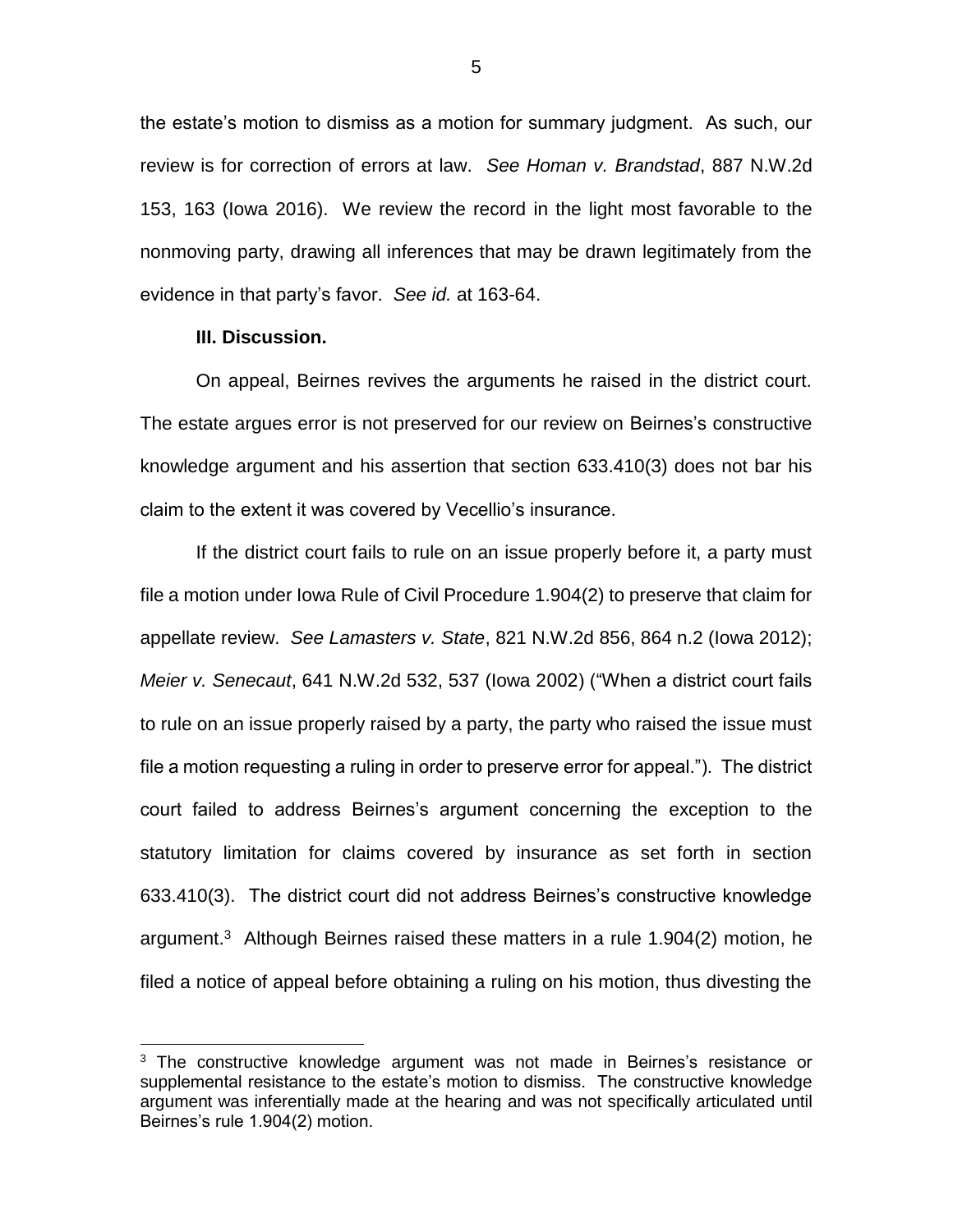district court of jurisdiction to rule on the motion. *See Wolf v. City of Ely*, 493 N.W.2d 846, 848 (Iowa 1992). Without a ruling from the district court, we are unable to address his arguments on appeal regardless of their potential merit. *See Meier*, 641 N.W.2d at 537 ("It is a fundamental doctrine of appellate review that issues must ordinarily be both raised *and decided* by the district court before we will decide them on appeal." (emphasis added)).

So, the only question before us on appeal, then, is whether Beirnes was a reasonably ascertainable creditor entitled to service of the notice to creditors by mail. If so, the estate was required to mail Beirnes the notice before the limitation period on filing claims would commence. *See In re Estate of Renwanz*, 561 N.W.2d 43, 45 (Iowa 1997).

Beirnes argues the district court erred in finding he was "an unknown creditor, rather than a known potential creditor entitled to personal service." To the extent that the estate knew Vecellio was involved in a motor vehicle collision involving Beirnes, Beirnes was "known." The dispute is whether that knowledge alone—the mere potential that a claim may be brought against the decedent required service by mail of the notice to creditors. In *Tulsa Professional Collection Services., Inc. v. Pope*, 485 U.S. 478, 491 (1988), the Supreme Court indicated that knowledge of a potential claim alone is insufficient to hold a creditor is reasonably ascertainable:

Whether appellant's identity as a creditor was known or reasonably ascertainable by appellee cannot be answered on this record. Neither the Oklahoma Supreme Court nor the Court of Appeals nor the District Court considered the question. Appellee of course was aware that her husband endured a long stay at St. John Medical Center, but *it is not clear that this awareness translates into a knowledge of appellant's claim*.

6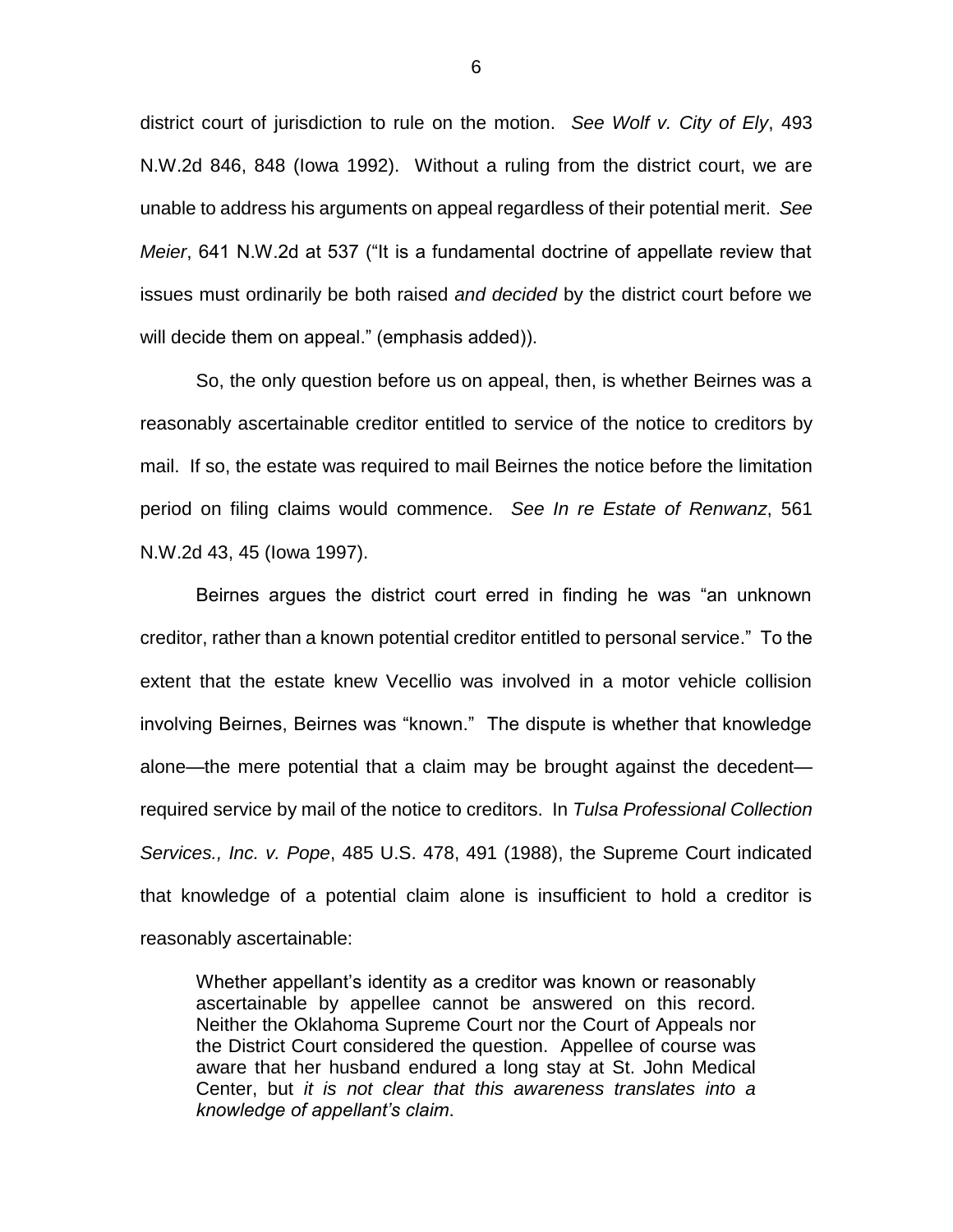Because that awareness alone was insufficient to hold the appellant was a reasonably ascertainable creditor, the Court remanded the case for a determination of whether "reasonably diligent efforts" would have "identified the appellant *and* uncovered its claim." *Pope*, 485 U.S. at 491 (emphasis added). The determination of what is reasonable turns on the particular facts of each case. *See id.* at 484 (noting that the determination of whether personal service of notice is necessary depends on the particular circumstances).

The district court determined that the facts of this case did not reveal Beirnes to be a reasonably ascertainable creditor. In particular, the court noted:

In the current action, [Beirnes] points out that [decedent's daughter/co-executor] was aware of the collision and the Executors could have easily obtained a police report where [Beirnes]'s name and address were recorded. Therefore, it is contended, Claimant was a reasonably ascertainable creditor. Having considered the factual circumstances as whole, the court disagrees.

First, as [decedent's daughter/co-executor] stated in her affidavit, she saw Decedent's vehicle immediately after the collision and noticed no damage that called for repair, confirming her understanding that the collision was minor. While a property damage claim from the *owner* of the motorcycle was possible, she foresaw no possible personal injury claim from the operator. Second, Decedent's insurance company was immediately notified of the collision. As indicated by the claims adjuster's affidavit, Esurance's numerous phone calls and voicemails in November and December 2014 went unreturned. Effectively, [Beirnes]'s delinquency in cooperating with Esurance constitutes an abandonment of his claim. In this context of unresponsiveness, it was not unreasonable for Esurance to close [Beirnes]'s file in December 2014. Although [Beirnes] resumed his pursuit more than half a year later in July 2015, that pursuit again fell silent. It took [Beirnes] almost another year to pick up his claim again and by then it was almost eleven months after the second publication of notice.

Finally, the existence of the police report, even if reviewed by the Executors, would not have changed the assessment that [Beirnes]'s claim was conjectural and remote. The fact that the police report contains the contact information of [Beirnes] does not